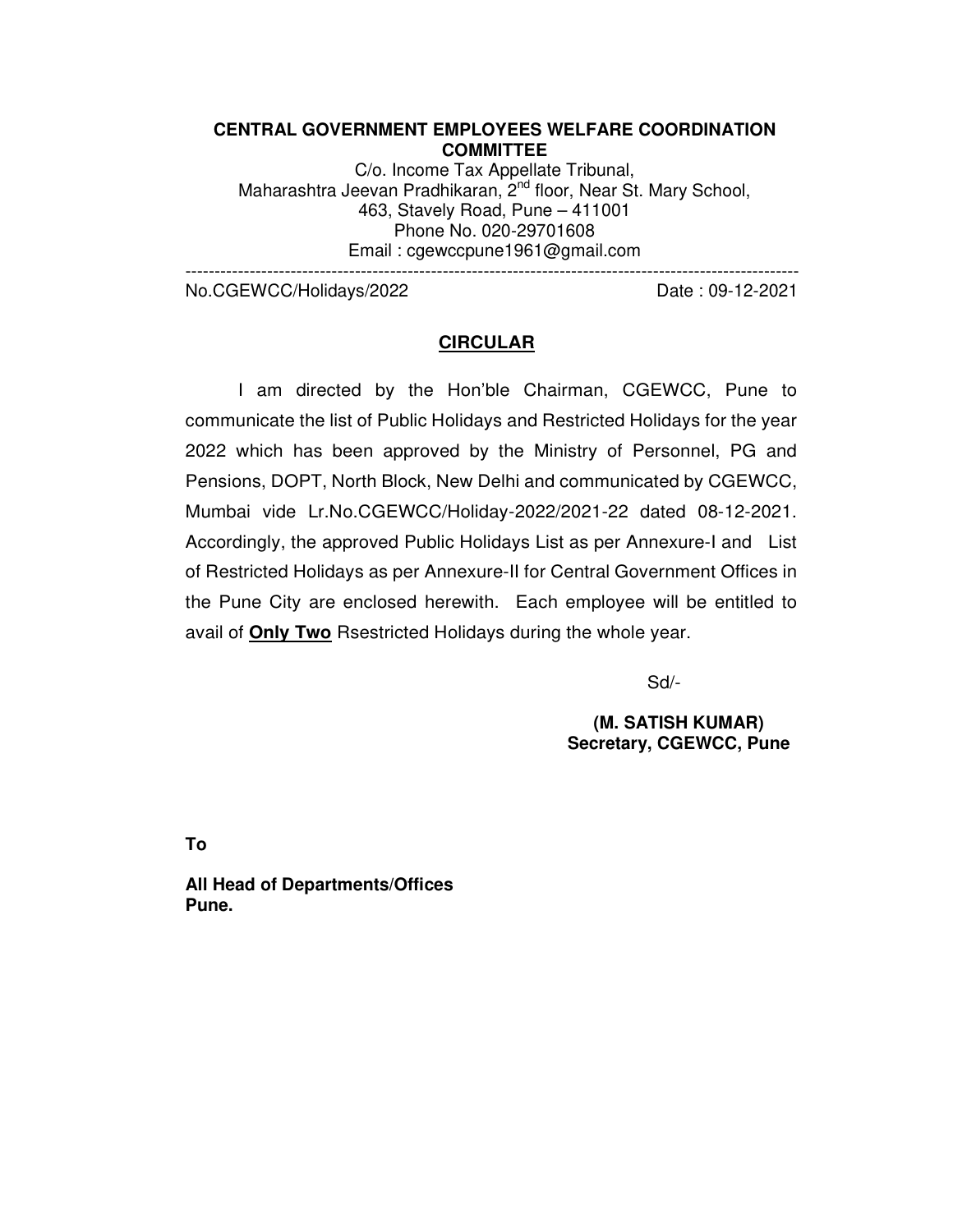# **LIST OF PUBLIC HOLIDAYS DURING THE CALENDAR YEAR 2022 FOR CENTRAL GOVT. OFFICES SITUATED IN PUNE CITY**

| Sr.            | <b>Gazetted Holiday</b>                      | Date                          | Day of week |
|----------------|----------------------------------------------|-------------------------------|-------------|
| No.            |                                              |                               |             |
| 1              | Republic Day                                 | 26-01-2022                    | Wednesday   |
| 2              | Holi/Dhulivandan                             | 18-03-2022                    | Friday      |
| 3              | Mahavir Jayanti                              | 14-04-2022                    | Thursday    |
| $\overline{4}$ | Good Friday                                  | 15-04-2022                    | Friday      |
| 5              | Id-ul-Fitr                                   | 03.05.2022*                   | Tuesday     |
| 6              | <b>Buddha Purnima</b>                        | 16-05-2022                    | Monday      |
| $\overline{7}$ | Id-ul-Zuha (Bakri Id)                        | $10 - 07 - 2022$ <sup>*</sup> | Sunday      |
| 8              | Muharram                                     | 09-08-2022*                   | Tuesday     |
| 9              | Independence Day                             | 15-08-2022                    | Monday      |
| 10             | Janmashtami (Vaishnavi)                      | 19-08-2022                    | Friday      |
| 11             | Ganesh Chaturthi                             | 31-08-2022                    | Wednesday   |
| 12             | Mahatma Gandhi's Birthday                    | 02-10-2022                    | Sunday      |
| 13             | Dussehra (Vijayadashami)                     | 05-10-2022                    | Wednesday   |
| 14             | Id-e-Milad (Birthday of Prophet<br>Mohammad) | 09.10.2022*                   | Sunday      |
| 15             | Diwali (Deepavali)                           | 24-10-2022                    | Monday      |
| 16             | Guru Nanak's Birthday                        | 08-11-2022                    | Tuesday     |
| 17             | Christmas Day                                | 25-12-2022                    | Sunday      |

# **ANNEXURE-I**

**\* Based on holiday declared by Central Government and would be subject to change as per decision of Govt. of Maharashtra State**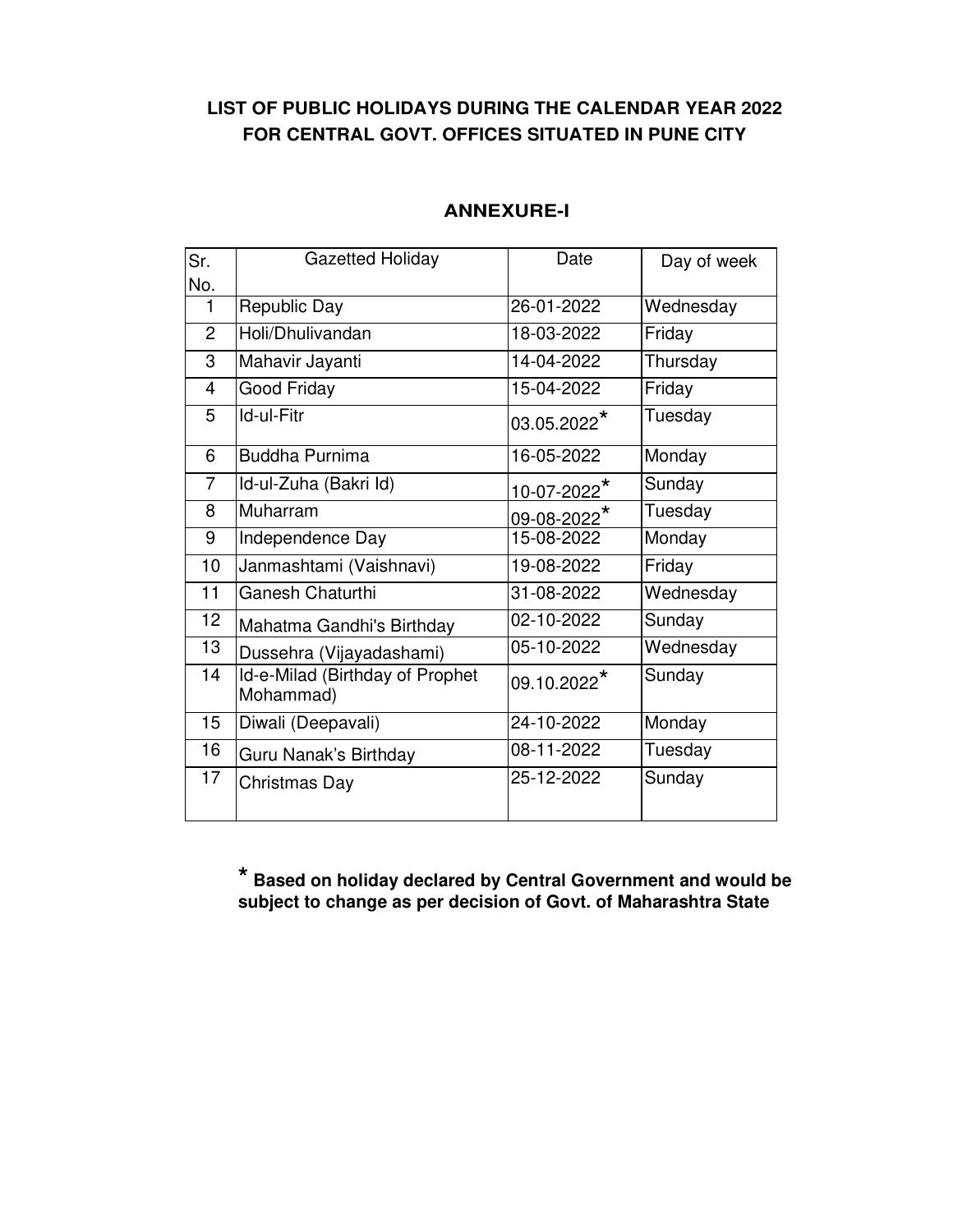## **ANNEXURE II**

## **RESTRICTED HOLIDAYS FOR THE YEAR 2022 TO BE OBSERVED BY CENTRAL GOVERNMENT OFFICES, PUNE**

| S.No.                   | Name of the Holiday                              | Date         | Day       |
|-------------------------|--------------------------------------------------|--------------|-----------|
| 1                       | New Year's Day                                   | January, 01  | Saturday  |
| $\overline{c}$          | Guru Govind Singh's Birthday                     | January, 09  | Sunday    |
| 3                       | Lohri                                            | January, 13  | Thursday  |
| $\overline{\mathbf{4}}$ | Makar Sankranti/Magha Bihu/Pongal                | January, 14  | Friday    |
| 5                       | Shri Ganesh Jayanti                              | February, 04 | Friday    |
| $\overline{6}$          | Basant Panchami/Sri Panchami                     | February, 05 | Saturday  |
| 7                       | Hazarat Ali's Birthday                           | February, 15 | Tuesday   |
| 8                       | Guru Ravidas's Birthday                          | February, 16 | Wednesday |
| 9                       | Chhatrapati Shivaji Maharaj Jayanti              | February, 19 | Saturday  |
| 10                      | Swami Dayananda Saraswati Jayanti                | February, 26 | Saturday  |
| 11                      | Mahashivratri                                    | March, 01    | Tuesday   |
| 12                      | Holika Dahan                                     | March, 17    | Thursday  |
| 13                      | Dolyatra/Purim (Jew)                             | March, 18    | Friday    |
| 14                      | Gudi Padva/Chaitra Sukladi/Ugadi/Cheti<br>Chand  | April, 02    | Saturday  |
| 15                      | Shri Ram Navami                                  | April, 10    | Sunday    |
| 16                      | Dr. Babasaheb<br>Ambedkar/Vaisakhi/Vishu/Meshadi | April, 14    | Thursday  |
| 17                      | Vaisakhadi (Bengal)/Bahag Bihu (Assam)           | April, 15    | Friday    |
|                         |                                                  |              |           |
| 18                      | Hanuman Jayanti                                  | April, 16    | Saturday  |
| 19                      | Easter Sunday/Pesach (Jew)                       | April, 17    | Sunday    |
| 20                      | Shahadat-e-Hazarat Ali                           | April, 23    | Saturday  |
| $\overline{21}$         | Jamat-UI-Vida                                    | April, 29    | Friday    |
| 22                      | Maharashtra Day                                  | May, 01      | Sunday    |
| 23                      | Akshaya Tritiya                                  | May, 03      | Tuesday   |
| 24                      | Guru Rabindranath's Birthday                     | May, 08      | Sunday    |
| 25                      | Shavout (Jew)                                    | June, 06     | Monday    |
| $\overline{26}$         | <b>Rath Yatra</b>                                | July, 01     | Friday    |
| 27                      | Aashadi Ekadashi                                 | July, $10$   | Sunday    |
| 28                      | Guru Pournima                                    | July, $13$   | Wednesday |
| 29                      | Nag Panchami                                     | August, 02   | Tuesday   |
| 30                      | Tisha B'Av (Jew)                                 | August, 07   | Sunday    |